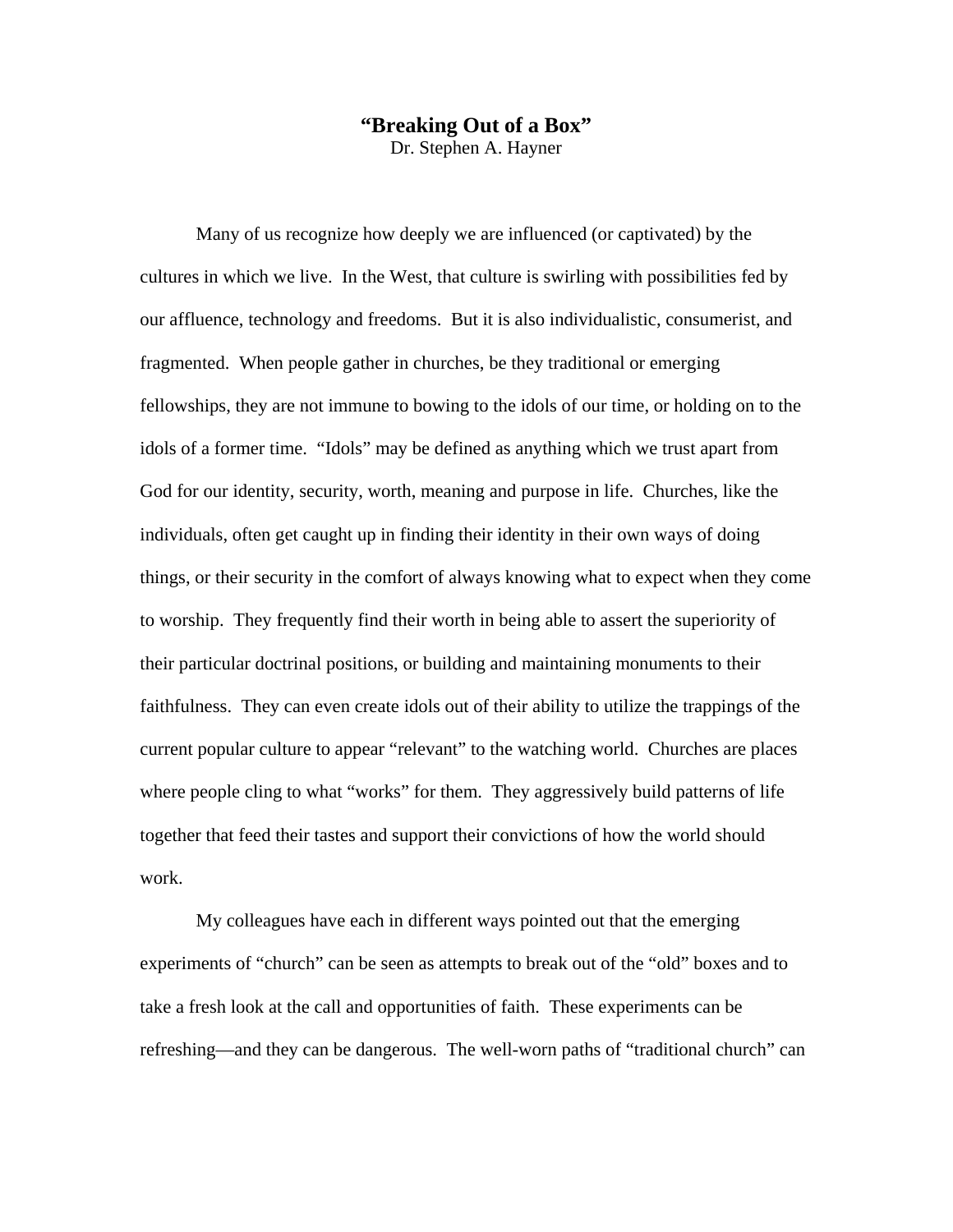certainly be ruts, but those paths are "well-worn" because generations have found value in these ways of being Christian and in the boundaries which have been set.

 In various ways, the church in every age must answer the questions: "How are we to live faithfully in today's world? How can we break out of our cultural entrapment and live into God's greater purposes? How can we avoid reducing the gospel into something that merely fits our current culture?"<sup>1</sup> Those of us trying to live biblical faith must always be asking afresh what it means to live in a deepening relationship of intimacy with the triune God, with one another, and with the work of Christ in the world. We must always understand that we live in the face of "powers and principalities" which directly and indirectly resist the powers of God and vie for our allegiance. As we engage the realties of our personal journeys and the sufferings of a fallen world, what resources are available to us? What or whom will we serve? How will we engage the battles? Christian practices—churchly practices—are supposed to support us, focus us, and connect us more deeply for what truly matters in the journey. They are not merely to decorate our lives or to give us temporary solace in the storm.

While I, too, question many aspects of the "experiments" with doing and being "church" which are growing today, I am also finding that these challenges to my own journey are helping me to engage again with the fundamentals of my faith. As I listen to many voices in the emerging churches, I find myself asking questions that are truly foundational and that need to be periodically reexamined with fewer cultural trappings. They are questions like: What is God like? What is God doing in the world? What is the "Gospel"? What is God wanting to do in and through my life—and our lives together?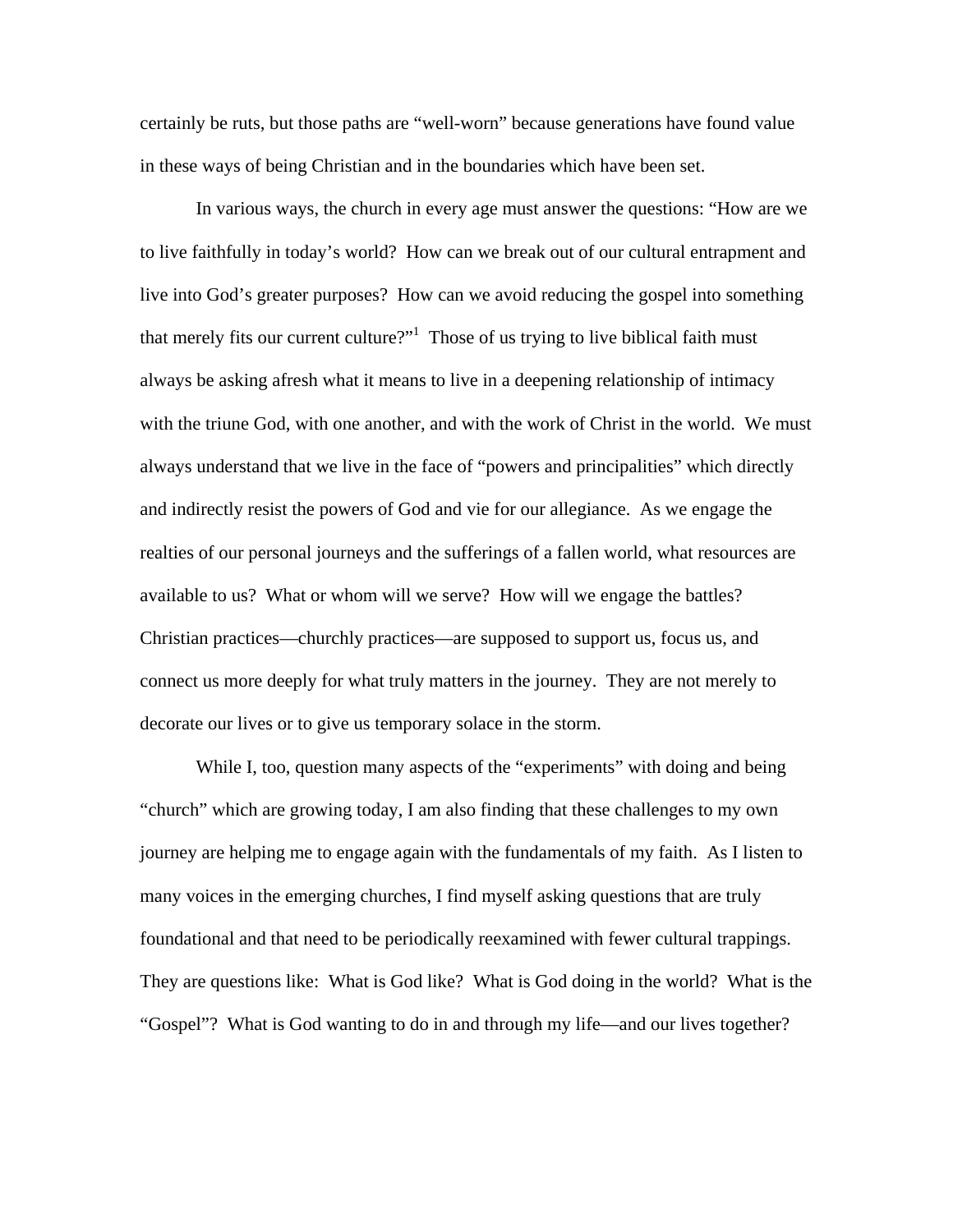How can we build, sustain and nourish our own faith and that of people we love? Are there better—more careful and powerful—ways of "telling the story" for this generation?

 While enjoying this conversation with my faculty friends, I have also been following a dialog among some of the "emerging church" bloggers on the internet. It has been interesting because it has raised a number of the evocative questions with which those in emerging churches are dealing regularly as they struggle to follow Christ faithfully. It all began with a piece by Bill Kinnon, entitled "The People Formerly Known as the Congregation<sup> $2$ </sup> in which he speaks from the perspective of those who were once pew sitters and are now trying to "boldly go where the Spirit leads us," "to marvel at what the Father is doing in the communities where he has placed us" and "to live the love that Jesus shows us." This was followed by "Emerging Grace" who wrote "The Penguins Formerly Known as the Waddle<sup>33</sup> in which she affirmed that "many of us are headed down a path where we will no longer fit in with church as usual." Jamie Arpin-Ricci responded with "The Community Coming to Be Known as Missional"<sup>4</sup> in which he gave a positive vision of this new movement. John Frye quickly followed with "The People Formerly Known as 'The Pastor'<sup>1,65</sup> articulating how many pastors, too, have struggled because they "started with idealism about being voices for the kingdom of God and soon realized we became mutated forms of USAmerican business leaders." Next came Greg Laughery with "The Exodus Church"<sup>6</sup> in which he talks about how this emerging church is living in this transitional time of wilderness wanderings. And Heidi Daniels wrote "Formerly Known, Take 2"<sup>7</sup> talking about her own pilgrimage from being a "normal" Christian," trying to live the way that those in her very traditional church world had prescribed, to a new place where she says, "I'm not normal anymore, I certainly don't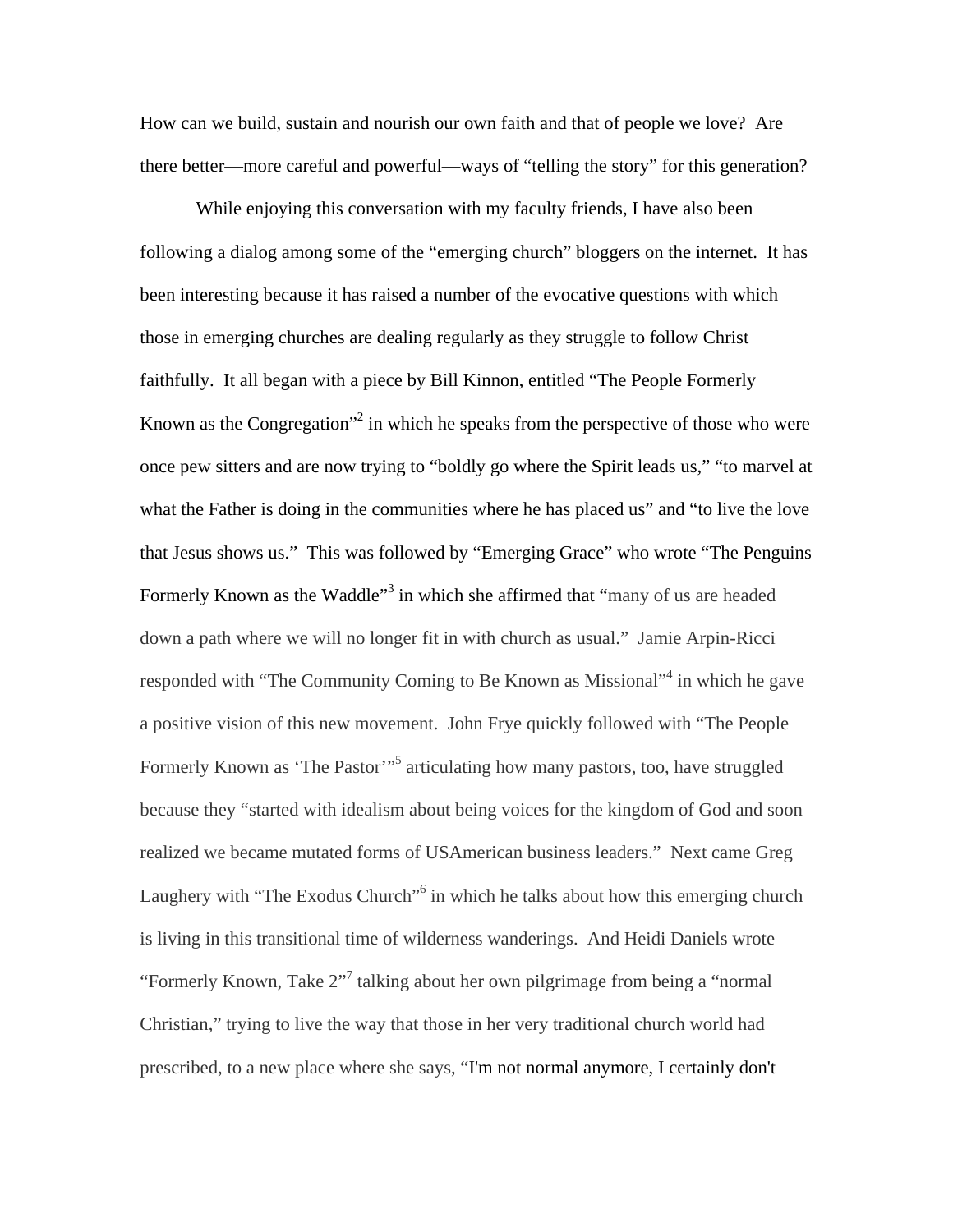stick with the status quo, I don't have much reverence for sacred cows, and I'm not afraid to disagree with the majority." The same day that Heidi's post appeared, so did one from her husband, Mike, (aka "Copernicus" in his blog), entitled "A Former Footsoldier of the 'Christian Right'"<sup>8</sup> in which he declares his own exodus from another part of the church and concludes with the statement, "We are discovering that you are only relevant as long as we allow you to be, and we are beginning to revoke that permission." And the dialog goes on and on, not only between the bloggers, but also in the hundreds of comments attached to these sites.

 I would encourage you to read these blogs—and follow some of the comment "threads." They provide an interesting window into the minds, hearts, and spirits of the people themselves who are involved in and who are leading some of these emerging church experiments. What is evident to me is the passion in their voices. "We're the generation who likes things raw and uncut and really in-your-face" as one young disciple described his friends.<sup>9</sup> While the style of worship of these experiments cannot always be characterized this way, the spirit of the participants often can. It's not a description of rebellion, so much as a discontent and lack of connection with the same-old, same-old. And with them I pray, "Lord, kindle a new fire in me, too. Draw me close. Don't allow me ever to remain content with the old ways, when you are ever new. Like the Apostle Paul, give me outstretched arms as I affirm: 'but this one thing I do: forgetting what lies behind and straining forward to what lies ahead, I press on toward the goal for the prize of the heavenly call of God in Christ Jesus."<sup>10</sup>

 $\overline{a}$ 

 $<sup>1</sup>$  A great discussion of the current conflict between the culture and the Gospel can be found in Brownson,</sup> Dietterich, Harvey, and West's *StormFront: The Good News of God* (Eerdmans, 2003). This book grew